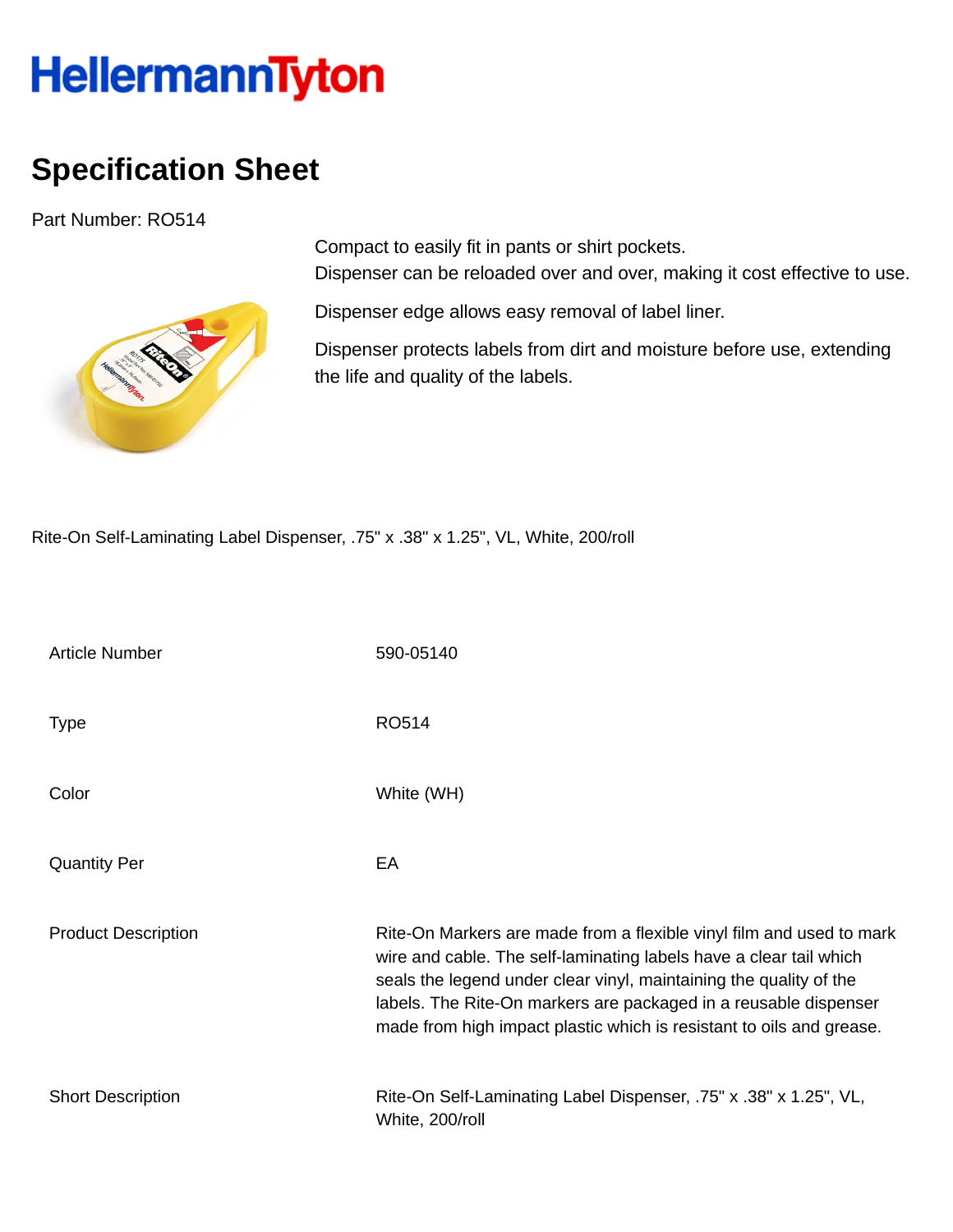Global Part Name RO514-100-WH

| <b>Fixation Method</b>                 | Pasting / Stick |
|----------------------------------------|-----------------|
| Variant                                | Roller form     |
| Width W (Imperial)                     | 0.75            |
| Width W (Metric)                       | 19.05           |
| <b>Bundle Diameter Min (Imperial)</b>  | 0.15            |
| <b>Bundle Diameter Min (Metric)</b>    | 3.89            |
| <b>Bundle Diameter Max (Imperial)</b>  | 0.263           |
| <b>Bundle Diameter Max (Metric)</b>    | 6.68            |
| <b>Outside Diameter Max (Imperial)</b> | 0.263           |
| <b>Outside Diameter Min (Metric)</b>   | 3.89            |
| <b>Outside Diameter Min (Imperial)</b> | 0.153           |
| <b>Outside Diameter Max (Metric)</b>   | 6.68            |